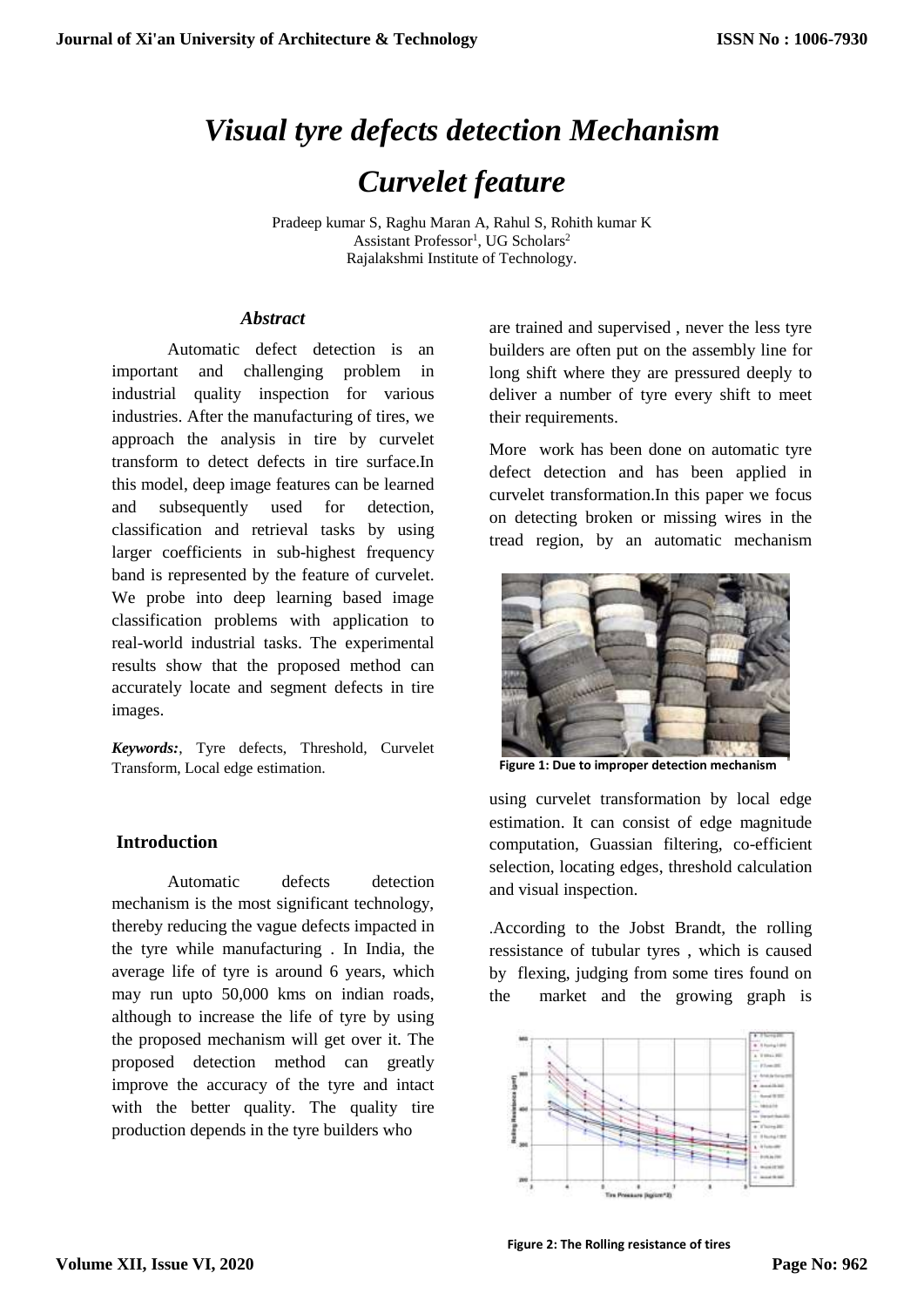mentioned below. The results were plotted on graph that showing the differences that shows the consistency of the measurements and tire response.

# **I. Literature Survey**

#### *a) Curvelet Transformation*

The Curvelet transform is a higher dimensional generalization of the Wavelet transform designed to represent images at different scales and different angles.. Curvelets remain coherent waveforms under the action of the wave equation in a smooth medium.

In this detection mechanism, the curvelets are very mandatory to overcome the defects and emphasis the defects very clearly. And curvelets are an appropriate basis for representing images which are smooth apart from singularities along smooth curves, where the curves have bounded curvature, i.e. where objects in the image have a minimum length scale.



**Figure 3: Image Retrieved from Curvelet Transformation .**

# *b) Open CV*

OpenCV supports some models from deep learning framework like Pytorch, Tensorflow, Torch and so more. In this detection mechanism ,we are going to use Pytorch for developing and training neural network based deep learning models.

Simply , Open CV is the library used for the image processing for various purpose.It

works like to analyse the data from the camera of an Embedded system or your computer or anything that captures. The image processing is done here with help of Open cv and packages . These parameter are the mandatory things to get over the defects of the tyre .

# *c) Pytorch*

Pytorch is the one of the most used library for deep learning models.The neural networks like Recurrent Neural Network(RNN), Convolutional Neural Network(CNN), Normal Neural Network can do with this library. A classical CNN consists of convolutional layers, pooled layers, and fully connected layers. CNN apply multiple filters to the raw pixel data of an image to extract the valuable details. In this defect detection mechanism, the pytorch module is most significant parameter to converts the images into required format that the curvelet transformation can process the images or data.

PyTorch is an open-source deep learning framework which is used for implementing network architectures like RNN, CNN, LSTM, etc and other high-level algorithms. It is used by researchers, business, communities of ML & AI. PyTorch is an open-source machine learning library for Python, based on Torch, used for applications such as natural language processing.The Most significant feature of the pytorch is Native support, east to use API, Dynamic computation graphs, too fast and it supports CUDA. These several features are the amiable to our defect detection mechanism. And it allows to process faster than other several **libraries** 

# *d) Torch Vision*

The [torchvision](https://pytorch.org/docs/stable/torchvision/index.html#module-torchvision) package consists of popular datasets, model architectures, and common image transformations for computer vision. These package consists of many models namely Resnet models , Alexnet models, Densenet models, VGG models .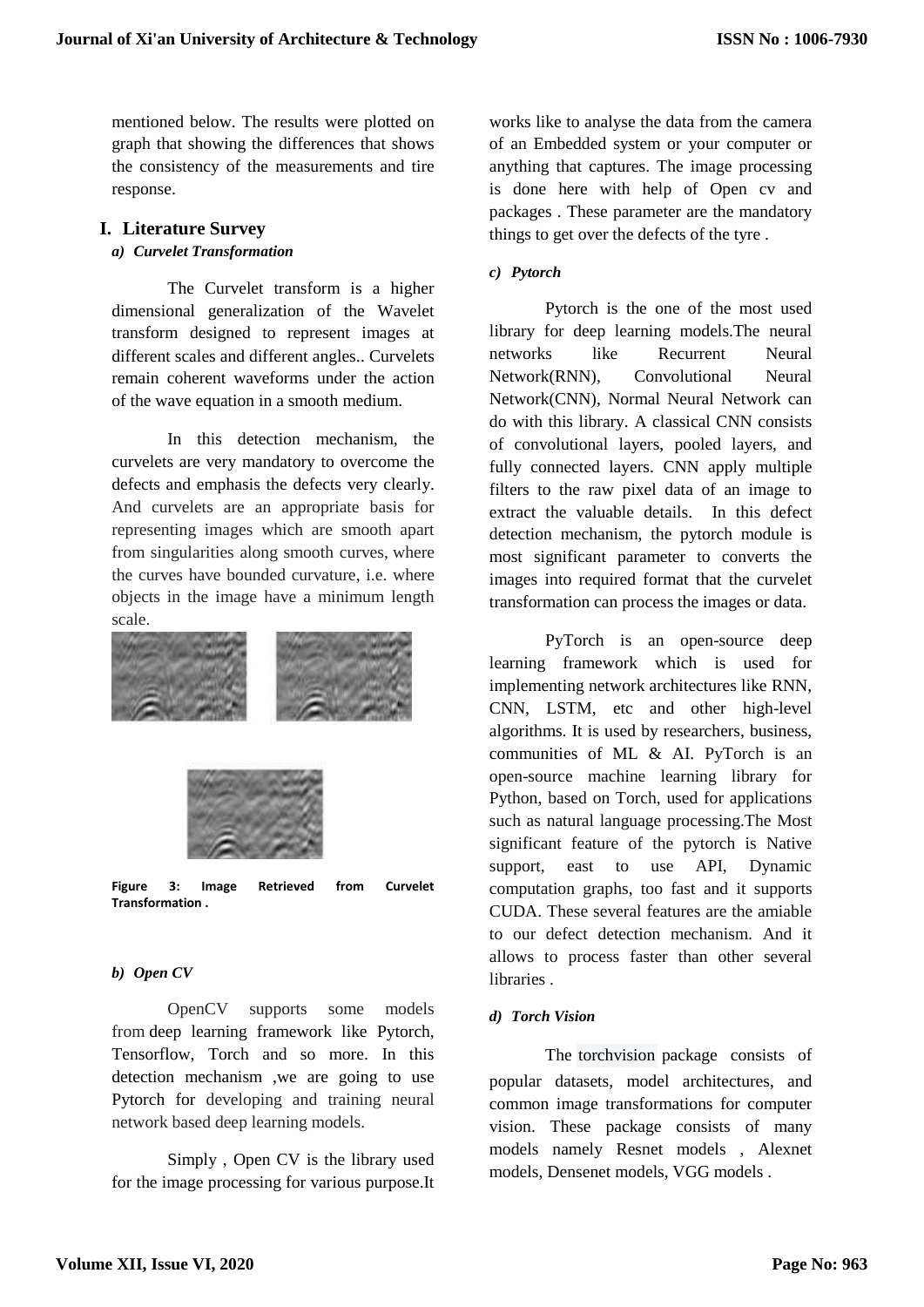In this mechanism, we are going access the Resnet models, which is suitable for online training data. There are variations in Resnet models like Resnet 18, Resnet 34, Resnet 50, Resnet 101, Resnet 152.In our proposed mechanism, Resnet 50 is the suitable one to do our image processing of tyre.. It provides a flexible N-dimensional array or Tensor, which supports basic routines for indexing, slicing, transposing, type-casting, resizing, sharing storage and cloning. This object is used by most other packages and thus forms the core object of the library.

# **II.** *Proposed Work*

## *a) Purpose of the work*

This paper intends to detect the minor defects like side wall damage, tread separation,segmentation of manufactured tyres.This is done through a Web application by collecting the real-time data as images and check with our trained data sets in our cloud.. The data is then extracted from the cloud and analysed by open CV, Pytorch , that is used for it. The analysed data is passed through the checker engine where the data set is checked by already trained dataset. Depending upon the data feed from the engine, the defects implicated in tyre are classified as per types and damage percentage.

#### *b) Data Set*

Data collection is the initial and main step in our project life cycle. In our project, experimental dataset consists of 586 tyre images of the defective tyres and 335 tyre images of good condition tyres. The defective tyres images including Tread wear

indicator(TWI),scorching defects, sidewall, wobbling of tyres and tread seperation images. The real-time data is collected from the Quality manager with their helping teams under the quality unit. .All types of defects are treated as detection targets, so our target is going accomplished because of our quality members. The Quality managers are people who works under the administration, thereby the tyres images are captured and put all the captured images in the container. The captured images having unique ID , that helps finding the defective tyre, after completion of the test. The Quality managers from the sectors play a vital role in collecting and updating the data. As we are getting real time data from the quality unit, we can easily import the data container and give the output related to the each and every tyres. .The overall architecture of our approach is illustrated below.

After importing of data, our system is ready for processing. The image is preprocessed and lead into the separate module consist of curvelet transform, co-efficient selection and inverse transform . After completion of that module, the processed images is led to another massive module consist of Guassian filtering, local edge estimation, Edge magnitude computation, locating with Non Maximum Supression(NMS) and Threshold Calucaltion. After completion of this module , the output edge image is generated.

# *c) Data Analysis*

The large set of data entered by the Quality manager is processed in the first

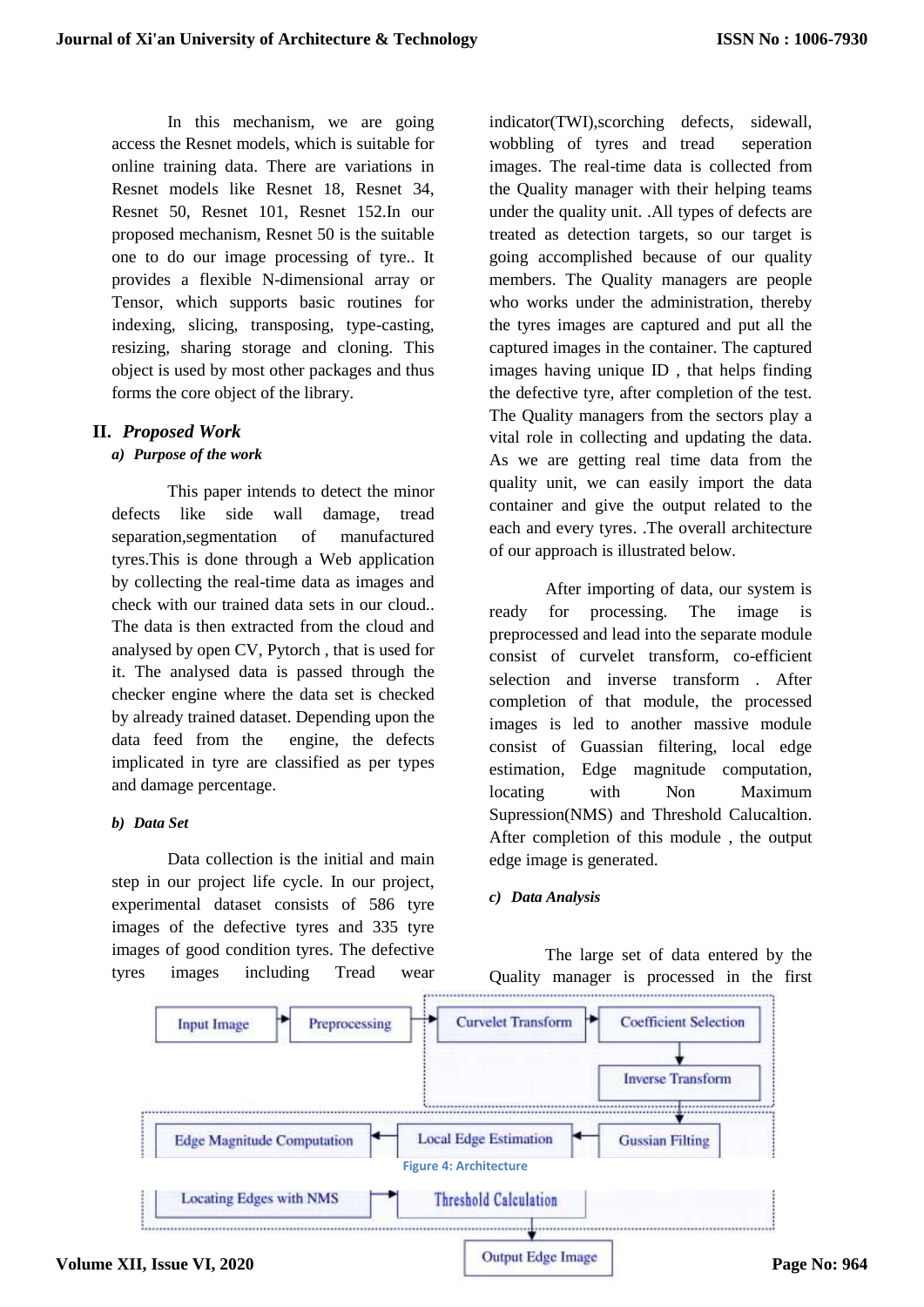module, where the curvelet transform helps the image converted into required format for processing the edges.



**Figure 5 Coefficient selection of preprocessed image**

vAfter this stage, the image is led to co efficient selection, where the images is separated into black and white combination. Here, the black indicates the defect of the tyre and white indicates the normal undefected backdround. More specifically, defective regions in images are regarded as objects, and defective-free regions as background. After this step, here the inverse transform comes, where the black area is inversed into white area and vice versa.

After the completion of First module, the image is led into the second module. In that module, the first step is Guassian filtering, where the processed images are refined and reduce the noise over the images. The reduced noise image is goes to local edge estimation, where the defect marking edge are clipped and processed ,thereby it is led to edge magnitude computation. In this stage, the clipped edges are more refined and the edges are clearly emphasized. The output will show the index, name, type, size, preview , progress, status and predication of tyre. Therefore the tyre defects are known and led to further progress.

This model tends to make everything easier. Moreover, the detection mechanism using the curvlet transform, which ultimately can give greater accuracy of detection. This work would provide practical usefulness to both researchers and practitioners in various industrial fields.

## **III.** *Implementation and Results*

Automatic quality inspection is strongly desired by tyre industry to take the place of the manual inspection. The data is collected by capturing images on the defected tyre with the help of quality manager. The web application was developed using Python and the libarary called Pytorch. Collected data is then uploaded into our web application. In this paper, we use Curvlet transformation strategy for obtaining the Multiscale object representation, which is initialized in network construction.

To reduce the size of the images to be analyzed we need a preprocessing phase, that imported images are clipped into required format, which is already included in our proposed method. As already mentioned, the tyre images are unique and isolated and has some unique ID. These ID are used later for decision making unit. The sample output of our proposed detection method is mentioned below.

| Tyre Classification |
|---------------------|
| $B \oplus 2\pi n$   |
| <b>Witness</b>      |
|                     |
| b                   |
| ×                   |

**Figure 6: Sample Output**

This data is then pre-processed and fed into our proposed system, this is where the image goes through further processing using Curvelet Transform, co-efficient selection on the sections on the image that have been transformed, this processed image is the converted and a gausian filter is applied to reduce the noise that might have been generated in previous steps. In order to find defective edges in the tyre, we first have to determine which points belong to the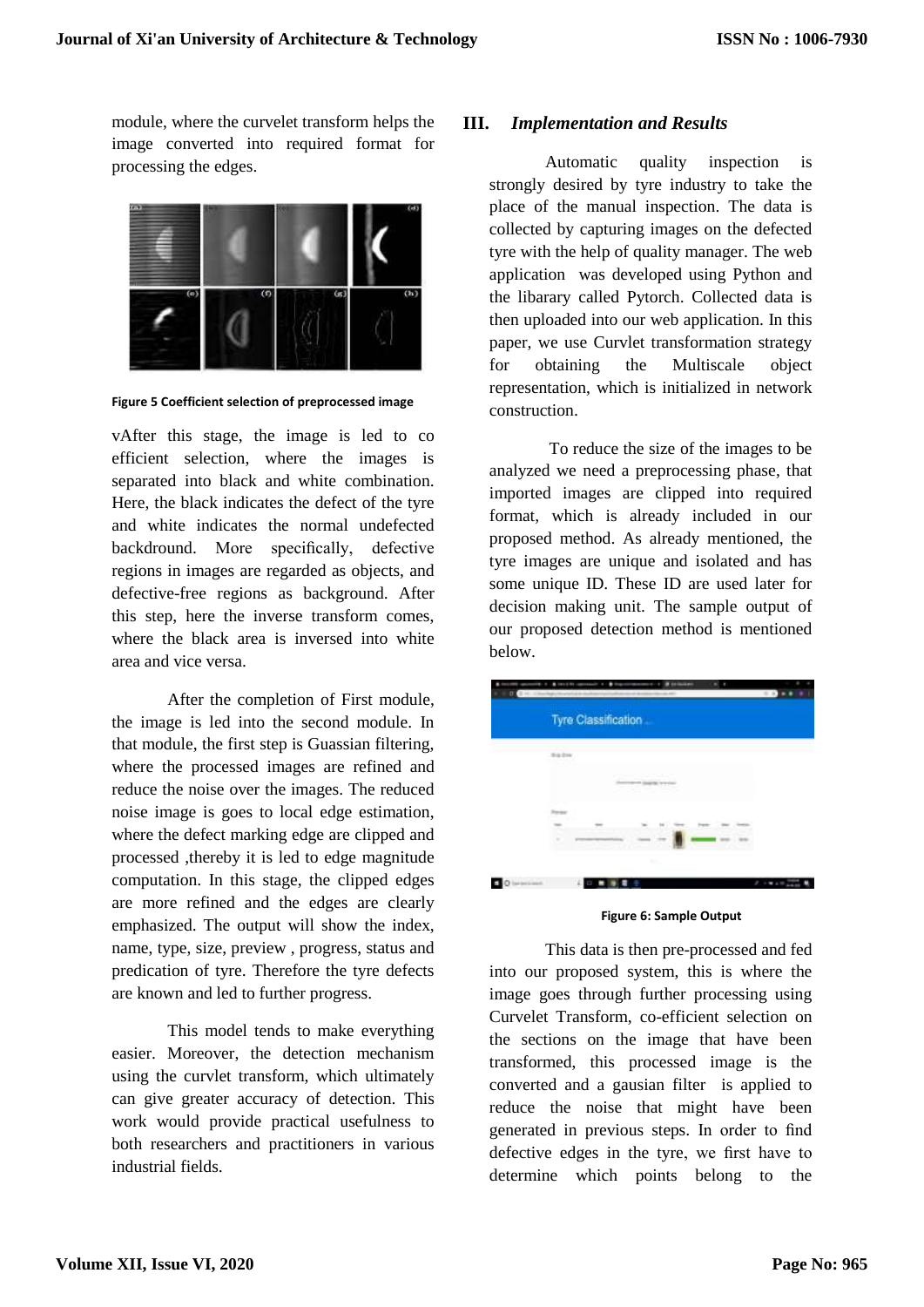background and which to the foreground. As already mentioned, the curvelet transformation is going to this process. The process is going differenciate the background as black i.e) the defective part and the foreground as white i.e) the undefective part. Due to the pattern of the tires we have to treat each image point differently. Local edge estimation is then carried out on the data which helps highlight the warped aspects of the image. This data is then fed into a suppression algorithm that makes calculating the edges more accurate.

Then the edges are properly outlined and depends on the size, texture, position of the edges, the defects are classified and mentioned in the output. Meanwhile, the edges are clearly analyzed in different modules in our proposed system. After completion of this task, the web application will indicate the defect affected in the tyre and then the tested tyre is led to reprocessing in the manufacturing unit or isolated from the unit, depending upon the percentage of the defect affected in the tyre. Then the next tyre image is imported as the same way to predict the affected tyre is lead to isolation unit or re-processing units which depends on the overall percentage. Under different applications, the curvelet transformation of the image using one or more combination of data augmentation transform can be used to increase the amount of input data. So the data augmentation is done by our proposed transformation scheme. To evaluate the proposed model, we conduct an experiment and show the performance and implementation of our work. Then we figure out the performance, robustness and endurance of our proposed mechanism to other techniques like tyre classification with Django framework, tyre defect detection using X ray technique.

# **IV.** *Conclusion*

.

In this paper, we have developed a defect detection system by using curvelet

transform techniques to analyze a tyre defects. This model tends to make everything easier. Our proposed work works with overall accuracy of around 91.3% after tested with three more models. This paper explores the solution for the tyre defect detection using edge detection, which has outstanding performance in solving segmentation, tread separation, sidewall and other problems. This work helps the people to improve their standards while manufacturing. Experiments show that the proposed method is applicable to more types of defects compared with traditional methods..

# **V.** *Reference*

- [1] Q. Guo, C. Zhang, H. Liu, and X. Zhang, ''Defect detection in tire X-ray images using weighted texture dissimilarity,'' J. Sensors, vol. 2016, Feb. 2016, Art. no. 4140175. Poverty in India(Economic measures)
- [2] Y. Zhang, T. Li, and Q. Li, ''Defect detection for tire laser shearography image using curvelet transform based edge detector,''Opt.LaserTechnol., vol. 47, pp. 64–71, Apr. 2013
- [3] Z. Yan, L. Tao, and L. Oing-Ling, ''Detection of foreign bodies and bubble defects intire radio graphy images based on total variation and edge detection,'' Chin. Phys. Lett., vol. 30, no. 8, Aug. 2013, Art. no. 084205.
- [4] Y. Zhang, D. Lefebvre, Q. Li: Automatic detection of defects in tire radiographic images, IEEE Transactions on Automaton Science and Engineering, Vol.: PP, Issue: 99, pp. 1–9, DOI: 10.1109/TASE.2015.2469594 (2015).
- [5] Q. Guo, Z. Wei: Tire defect detection using image component decomposition. Research Journal of Applied Sciences, Engineering and Technology 4(1) 41–44 (2012).
- [6] T.Y. Kong, A. Rosenfeld: Topological Algorithms for Digital Image Processing. Elsevier Science, Inc., 1996.